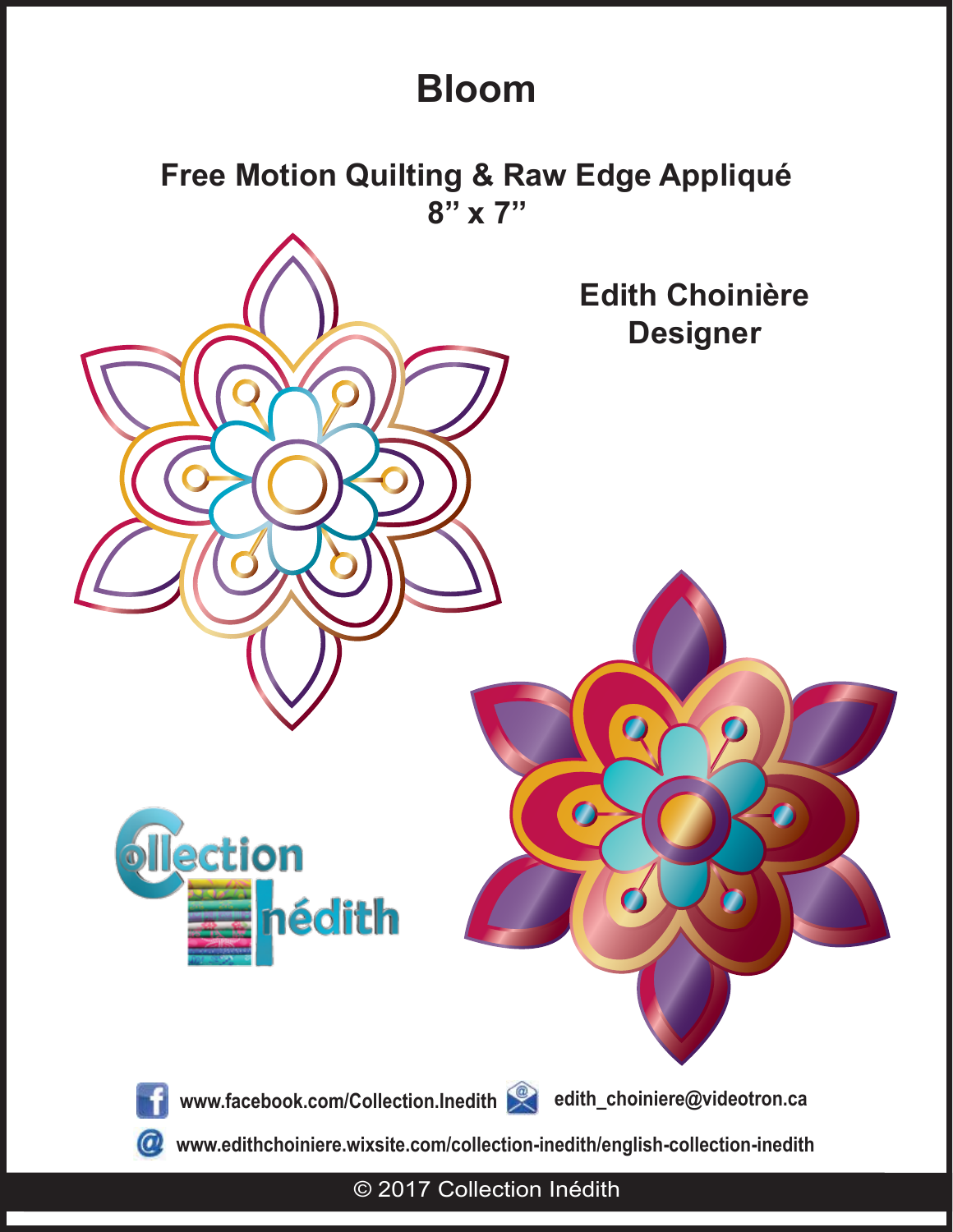# **Free Motion Quilting & Raw Edge Appliqué**





### **Edith Choinière Designer**





Graphic illustrations, pictures and page set up by Édith Choinière

Email : edith\_choiniere@videotron.ca Facebook : www.facebook.com/Collection.Inedith

Web site : www.edithchoiniere.wixsite.com/collection-inedith/english-collection-inedith



© 2017 Collection Inédith

All rights reserved

No part of this publication may be reproduced or transmitted by any means, electronic, mechanical, photocopying or otherwise, without the prior permission of the author.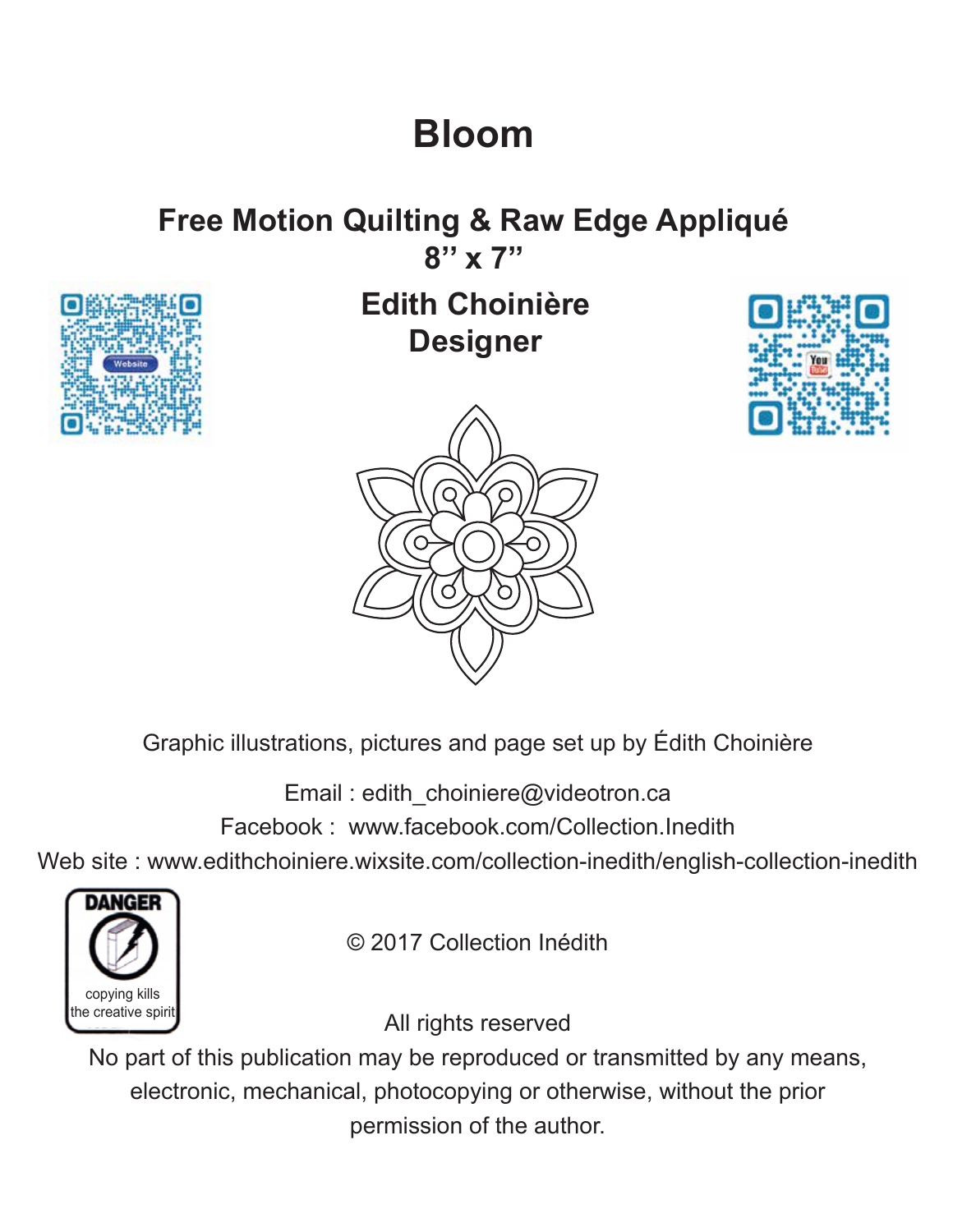### **Free Motion Quilting & Raw Edge Appliqué Block 8'' x 7''**

#### **This pattern was designed for Free Motion Quilting. his project was done using a Tiara II from Babylock, but it can also be done on any domestic sewing machine.**

You will need a tracing table or a glass table top under which you can place a lamp. This will help you see the design through the fabric.

You will also need to print the design on paper on page 2. It will be used to positionned the Appliqué at the right place and quickly as well as to trace the design on fabric.

**Materials required:** Scraps of fabric, Steam-A-Seam 2 and decorative threads.

#### **Instructions for Free Motion Quilting (FMQ)**

Print flower on letter paper.

Cut 2 pieces of fabric and one piece of bating 13'' x 12'', one piece for the background and the other, for the backing.

Using a tracing table or light box, trace the design on one piece of fabric. Make sure that it is centered.

If you wish to see how I trace the fabric, look for the tutorial ''Collection Inédith - Block of month - June 2016 - Mandala #1 - Free Motion Quilting'' on my YouTube channel.

Once traced, add the bating and backing to the top layer and you're now ready to quilt.

### **Instructions for Raw Edge Appliqué**

- 1. Print the templates on pages 3 and 4.
- 2. Trace the templates on ''Steam-A-Seam 2''.
- 3. Fuse them by pressing the Appliqué on the chosen fabric and cut each appliqué individually.

If it's your first experience working with this product, look for the tutorial on the how to work with the ''Steam-A-Seam 2'' and some tips on how to place the appliqués on the background fabric perfectly and in just a few minutes. To find the Tutorial on my YouTube Channel, look for : **Collection Inédith - Steam-A-Seam 2 - Helpful tips**

- 4. Cut 2 pieces of fabric and 1 piece of bating 13'' x 12''.
- 5. Place the paper design on the tracing table.
- 6. Place the fabric on top of it.
- 7. Pin in place the fabric with the paper.
- 8. Turn on the light on your tracing table to see the design through the fabric and position the appliqués as you see them. When you are satisfied with the result, press to fuse the appliqués on the background fabric.
- 9. Keep the paper and the background fabric with the appliqués pinned together and go back to the tracing table, turn on the light and trace the extra lines that will need to be Free Motion Quilted, represented by the red lines on page 2.
- 10. Add the bating and backing to the top layer. You're now ready to Free Motion Quilt your design.

#### **Keep in mind that some Appliqués must be placed behind or in front of other Appliqués.**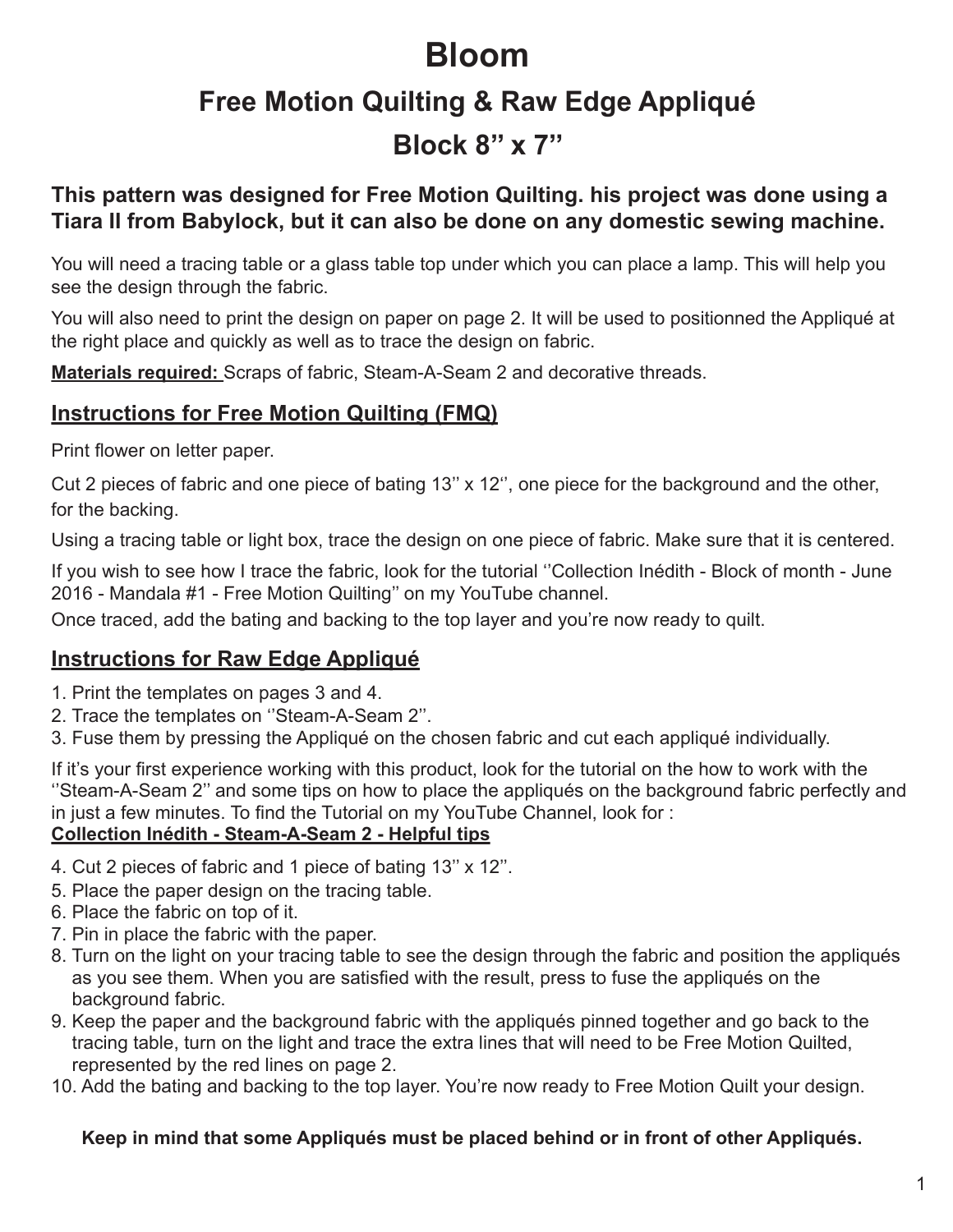### **Bloom Free Motion Quilting & Raw Edge Appliqué Block 8'' x 7''**

# 2 8 7 5 6 4 3 1 **Design for Free Motion Quilting**  Print this template and trace on fabric. **Design for Raw Edge Appliqué** Print the Appliqués on pages 3 and 4. Then trace them on Steam-A-Seam 2.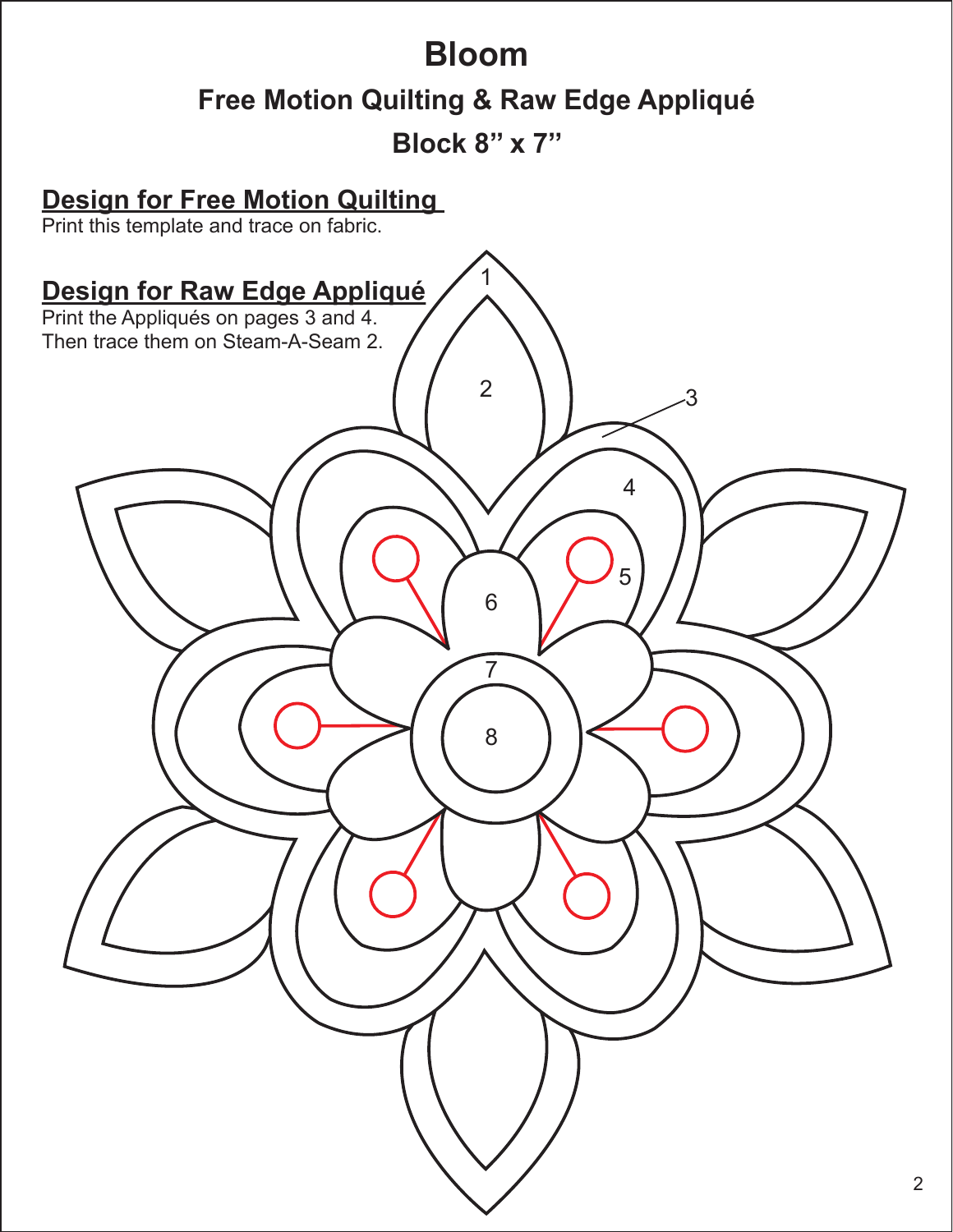### **Raw Edge Appliqué Templates Block 8'' x 7''**

Print the templates on letter paper, then trace it on Steam-A-Seam 2.